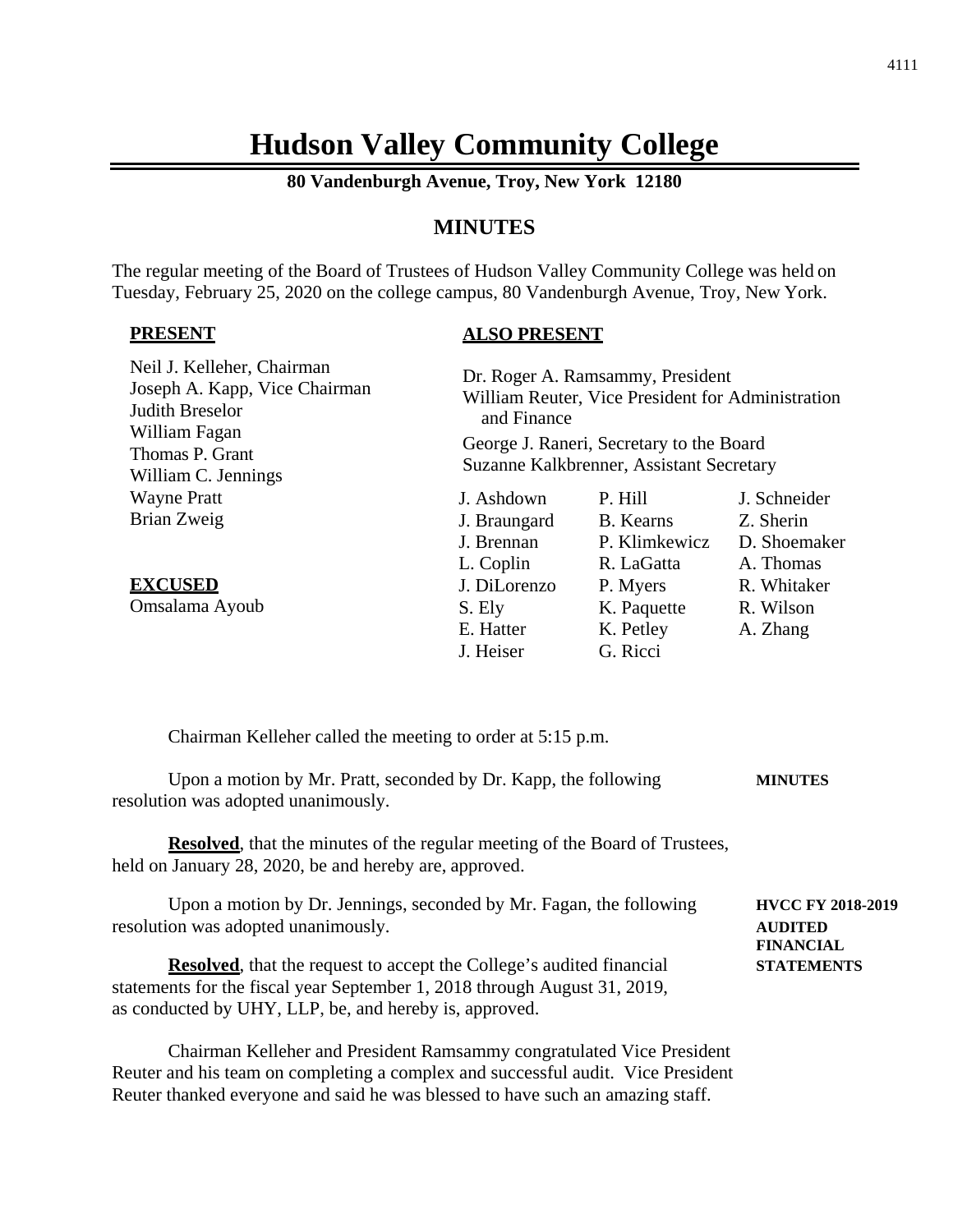| <b>CAPITAL</b><br><b>CONSTRUCTION-</b><br><b>DESIGN SERVICES</b><br><b>AWARD OF</b><br>CONTRACT,<br><b>IMPLEMENTATION,</b><br><b>PHASE I</b> |
|----------------------------------------------------------------------------------------------------------------------------------------------|
| <b>EXECUTIVE</b><br><b>SESSION</b>                                                                                                           |
| <b>AMENDMENT TO</b>                                                                                                                          |
| <b>AGENDA</b>                                                                                                                                |
| 2020 RETIREMENT<br><b>INCENTIVE</b><br>PROGRAM FOR<br><b>HVCC FACULTY</b><br><b>ASSOCATION</b>                                               |
|                                                                                                                                              |

# **RESOLUTION APPROVING A 2020 RETIREMENT INCENTIVE PROGRAM FOR THE HUDSON VALLEY COMMUNITY COLLEGE FACULTY ASSOCIATION**

**WHEREAS**, The College has proposed providing the benefits of a Retirement Incentive Program for eligible employees of the Faculty Association who retire with an effective date of retirement during the open period commencing on March 15, 2020 and ending on May 16, 2020; and

**WHEREAS,** Eligible employees must be a minimum of fifty-five (55) years of age with twenty (20) years of consecutive full-time service at Hudson Valley Community College with a combined total of age and service totaling at least eighty (80) years; and

**WHEREAS,** Eligible employees must notify the President of Hudson Valley Community College in writing of their irreversible intent to retire no less than twenty-one (21) days before the effective date of retirement; and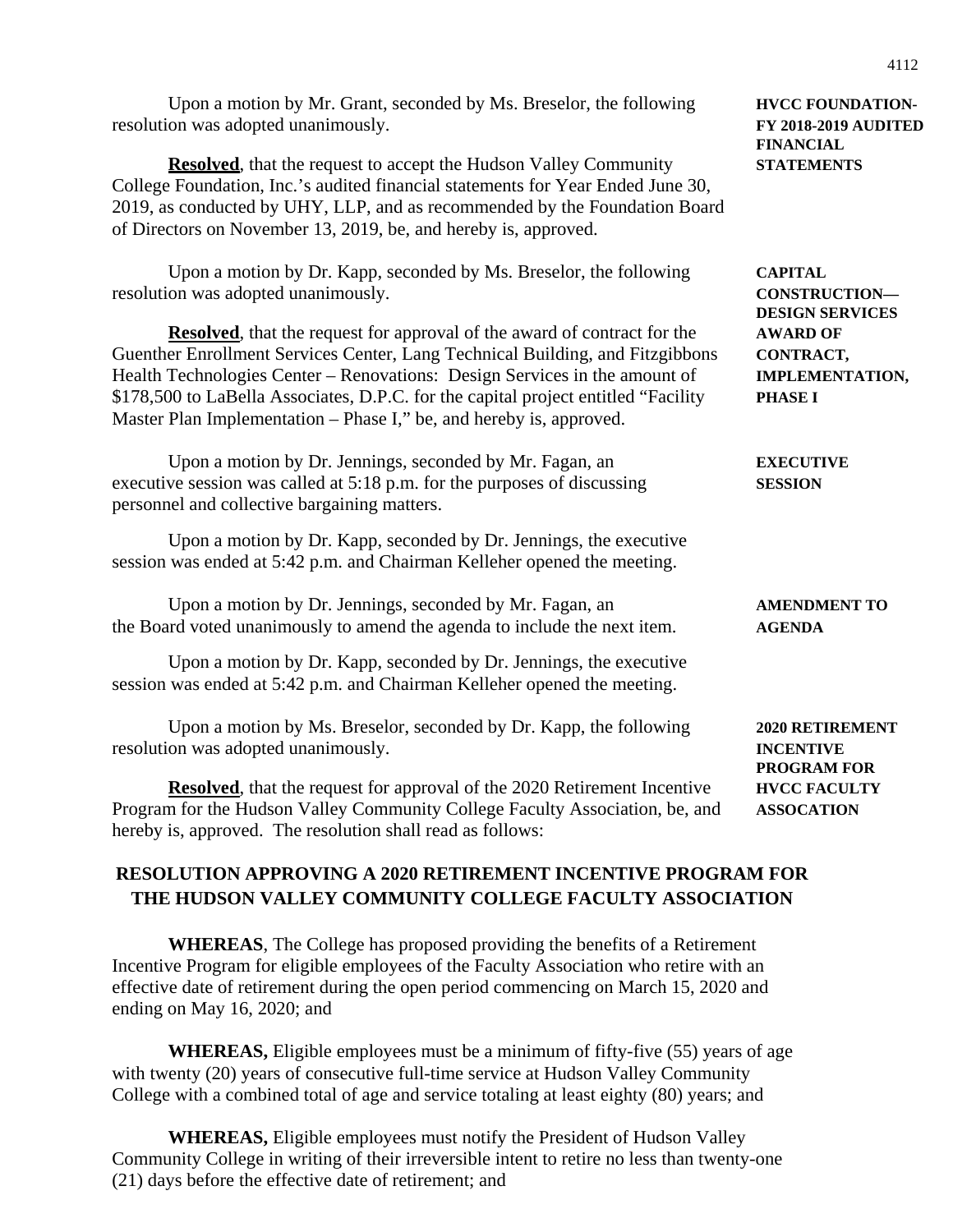**WHEREAS,** Eligible employees who retire under this incentive will follow the terms and conditions for retirement in accord with their respective Collective Bargaining Agreement; and

**WHEREAS,** The 2020 Retirement Incentive Program provides 2 options for teaching faculty as follows:

Option 1: A one (1) time payout of one-half (1/2) of the employee's 2019/20 annual salary (no overtime, overload, stipends, or additional earnings) up to a maximum of forty thousand dollars (\$40,000) which will be paid by separate check. Retirement will be effective upon completion of Spring 2020 responsibilities; or

Option 2: A one (1) year, two (2) semester stepdown, along with a one (1) time payout of twenty percent (20%) of the employee's 2019/20 annual salary (no overtime, overload, stipends, or additional earnings) which will be paid by separate check. Such stepdown will total eight (8), nine (9), or ten (10) credit hours, allocated as mutually agreed to for the Fall/Spring 2020/21 semesters. Retirement will be effective upon completion of Spring 2021 responsibilities; and

**WHEREAS,** The 2020 Retirement Incentive Program for non-teaching faculty will have similar terms and conditions as outlined above except the two (2) semester stepdown will be at the same percentage as the nine  $(9)$  credit hour reduction; and

**WHEREAS,** Hudson Valley Community College has executed a Memorandum of Agreement with the Faculty Association outlining the parameters of the retirement incentive, now, therefore, be it

**RESOLVED,** that the request for approval of the Retirement Incentive Program commencing on March 15, 2020 and ending on May 16, 2020 and detailed above, be, and hereby is, approved.

| <b>INFORMATION ITEMS</b>                    |                                                            | <b>INFORMATION</b>   |  |
|---------------------------------------------|------------------------------------------------------------|----------------------|--|
| The following information items were noted: |                                                            | <b>ITEMS</b>         |  |
|                                             | A. FULL-TIME FACULTY                                       |                      |  |
| 1.                                          | School of Science, Technology, Engineering and Mathematics |                      |  |
|                                             | Hunter Fonda, Instructor,                                  |                      |  |
|                                             | Biology, Chemistry & Physics,                              |                      |  |
|                                             | f/t appt., eff. $9/1/20$                                   | \$48,981/yr          |  |
|                                             | Sujatha Kabada, Instructor,                                |                      |  |
|                                             | Biology, Chemistry & Physics,                              |                      |  |
|                                             | f/t appt., eff. $9/1/20$                                   | \$48,981/yr          |  |
|                                             | <b>B. FULL-TIME NON-TEACHING PROFESSIONALS</b>             |                      |  |
| 1.                                          | <b>Academic Affairs</b>                                    |                      |  |
|                                             | Diane Auerbach Lerner, Instructional Designer,             |                      |  |
|                                             | Distance Learning,                                         |                      |  |
|                                             | f/t appt., eff. $2/14/20$ or thereafter                    | \$58,000 yr          |  |
|                                             | Abigail Johnson, Instructional Designer,                   |                      |  |
|                                             | Distance Learning,                                         |                      |  |
|                                             | f/t appt., eff. $2/14/20$ or thereafter                    | $$60,000 \text{ yr}$ |  |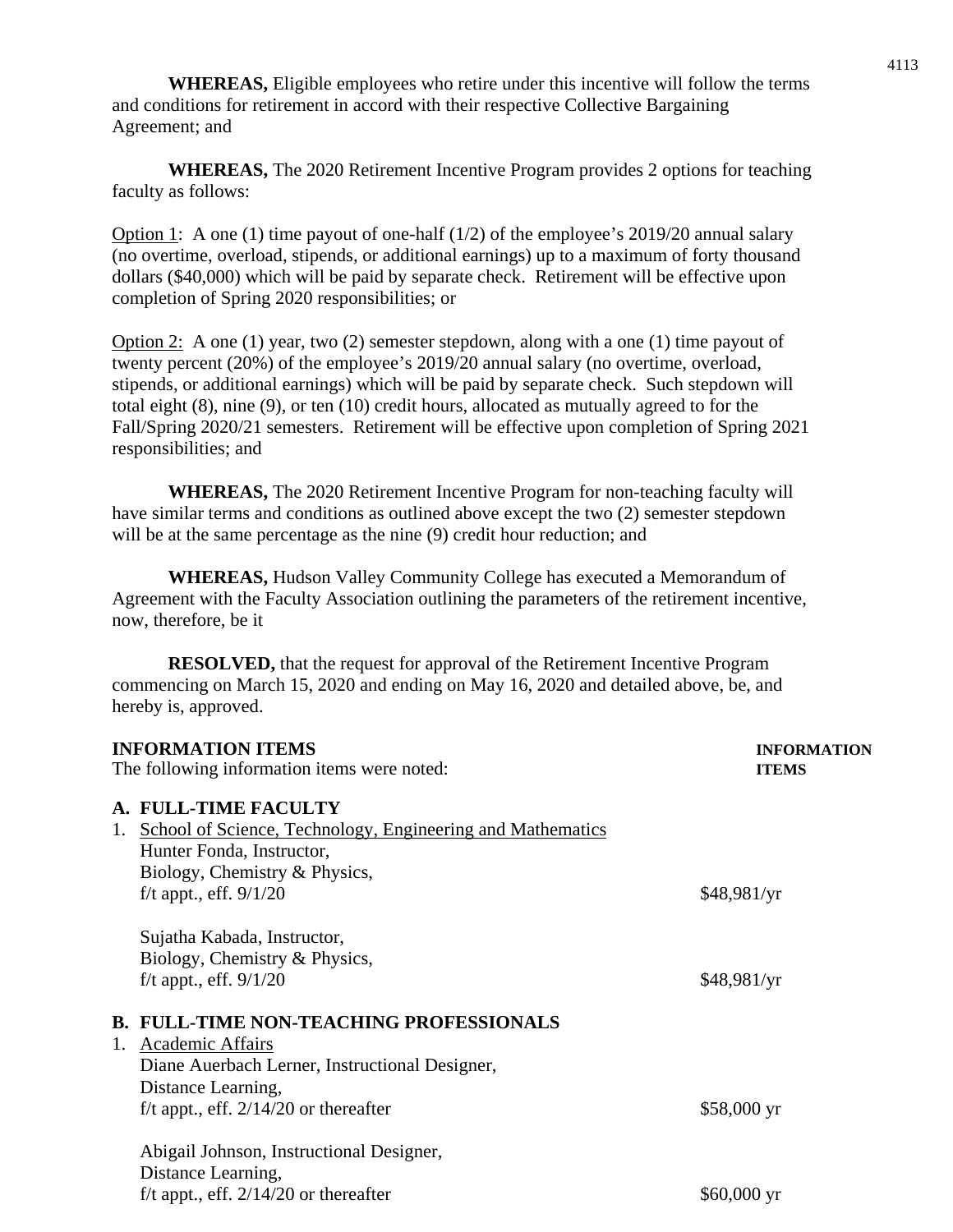|    | Denise Russo, Instructional Content Developer,<br>Distance Learning,<br>f/t appt., eff. $2/14/20$ or thereafter                                                     | $$55,000 \text{ yr}$ |
|----|---------------------------------------------------------------------------------------------------------------------------------------------------------------------|----------------------|
|    | 2. Administration and Finance<br>Casey DeBell, Senior Classroom Technologist,<br><b>Information Technology Services,</b><br>f/t appt., eff. $1/17/20$ or thereafter | \$55,000/yr          |
|    | 3. E.O.C.<br>Nicholas DeCaprio, Associate Director,<br>E.O.C.,<br>f/t appt., eff. $2/10/20$ or thereafter                                                           | \$70,000/yr          |
|    | 4. Institutional Effectiveness<br>Caitlin Gerardi, Technical Assistant,<br>Institutional Effectiveness,<br>f/t appt., eff. $2/10/20$                                | \$35,000/yr          |
|    | C. FULL-TIME CLASSIFIED STAFF                                                                                                                                       |                      |
|    | 1. Academic Affairs<br>Jeffrey Richards, Laboratory Assistant,<br>Electrical, Applied Technologies,<br>f/t appt., eff. $2/3/20$                                     | \$20.1705/hr         |
|    | 2. Administration and Finance<br>James Benjamin, Motor Equipment Operator Light,<br>Grounds,<br>f/t appt., eff. $2/3/20$                                            | \$14.7266/hr         |
|    | Ronald Davis, Custodial Worker,<br>Physical Plant,<br>f/t appt., eff. $1/23/20$ or thereafter                                                                       | \$14.2995/hr         |
|    | Cerone Smalls, Custodial Worker,<br>Physical Plant,<br>f/t appt., eff. $2/3/20$                                                                                     | \$14.2995/hr         |
| 1. | <b>D. PART-TIME FACULTY</b><br>Academic Affairs<br>Jill Knapp, Instructor,<br>Community and Professional Education, (non-credit),<br>p/t appt., eff. 3/31/20        | \$25.00/hr           |
|    | Shannon Johnson, Instructor,<br>Community and Professional Education, (non-credit),<br>p/t appt., eff. 3/31/20                                                      | \$25.00/hr           |
| 2. | <b>School of Business and Liberal Arts</b><br>Bruce Kutner, Instructor,<br>Accounting, Entrepreneurship and Marketing,<br>$p/t$ appt., eff. $1/27/20$ or thereafter | \$1,136/sch          |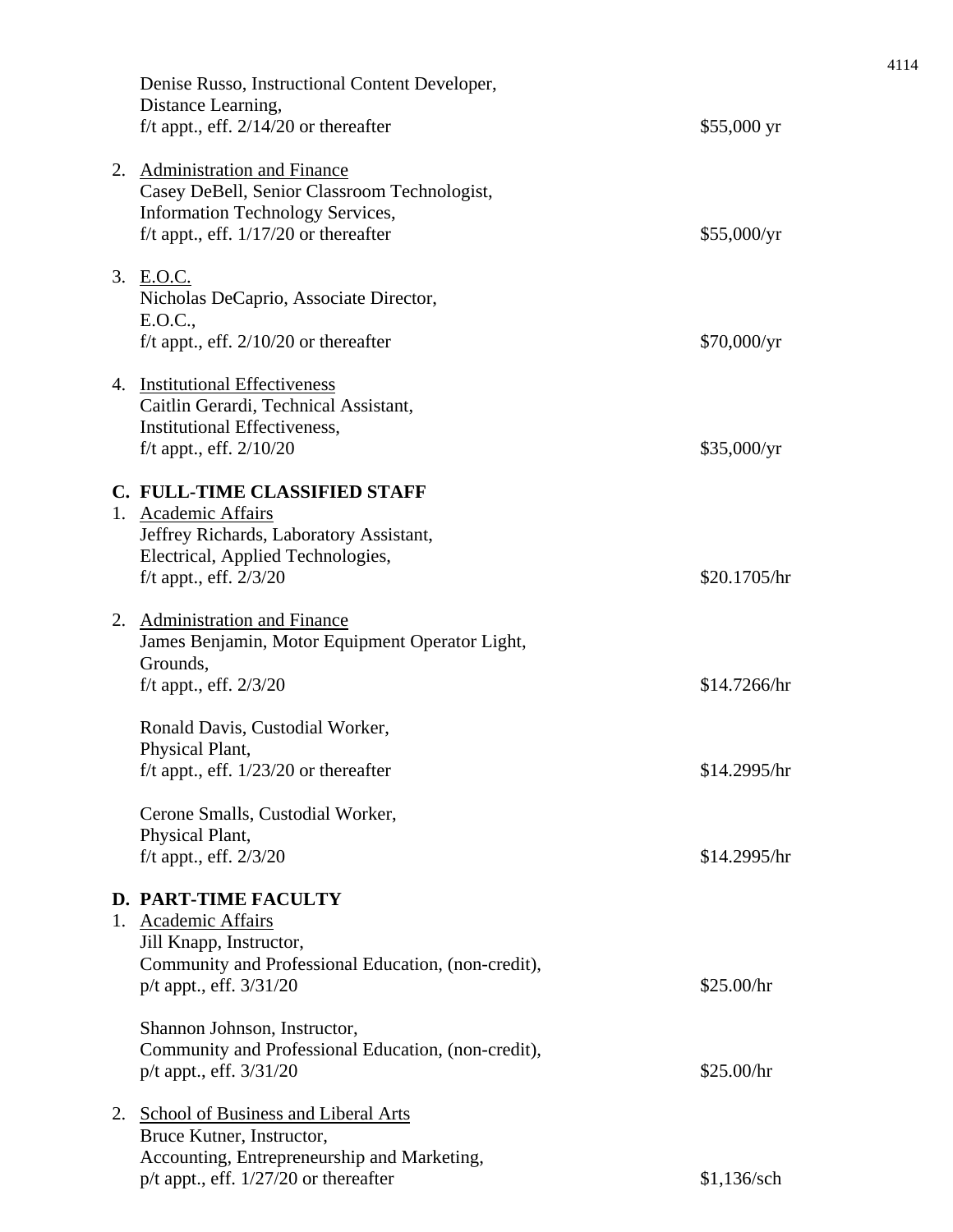| Maria Speranza Nielson, Instructor,<br>English, Foreign Languages and English as a Second Language,<br>p/t appt. (HS Model), eff. $1/27/20$                                                    | \$0        |
|------------------------------------------------------------------------------------------------------------------------------------------------------------------------------------------------|------------|
| Anthony Santa Teresa, Instructor,<br>English, Foreign Languages and English as a Second Language,<br>p/t appt. (HS Model), eff. $1/27/20$                                                      | \$0        |
| E. PART-TIME NON-TEACHING PROFESSIONALS<br>1. Administration and Finance<br>Zhenelle Fish, Television Production Technician,<br>Multi-Media and Video Services,<br>$p/t$ appt., eff. $2/11/20$ | \$35.00/hr |
| Dylan Hartford, Television Production Technician,<br>Multi-Media and Video Services,<br>p/t appt., eff. 2/11/20                                                                                | \$35.00/hr |
| Zeke Kubisch, Television Production Technician,<br>Multi-Media and Video Services,<br>$p/t$ appt., eff. $2/11/20$                                                                              | \$35.00/hr |
| Rich Northrup, Television Production Technician,<br>Multi-Media and Video Services,<br>p/t appt., eff. $2/11/20$                                                                               | \$35.00/hr |
| Jim Powers, Television Production Technician,<br>Multi-Media and Video Services,<br>$p/t$ appt., eff. $2/11/20$                                                                                | \$35.00/hr |
| Daniel Ross, Television Production Technician,<br>Multi-Media and Video Services,<br>$p/t$ appt., eff. $2/11/20$                                                                               | \$35.00/hr |
| Matthew Soriano, Television Production Technician,<br>Multi-Media and Video Services,<br>$p/t$ appt., eff. $2/11/20$                                                                           | \$35.00/hr |
| Gus Trapani, Television Production Technician,<br>Multi-Media and Video Services,<br>$p/t$ appt., eff. $2/11/20$                                                                               | \$35.00/hr |
| Maisie Weissman, Television Production Technician,<br>Multi-Media and Video Services,<br>$p/t$ appt., eff. $2/11/20$                                                                           | \$35.00/hr |
| <b>F. RESIGNATIONS</b>                                                                                                                                                                         |            |

- 1. Elaine Bell-Stone, Program Assistant, Nursing, eff. 2/4/20
- 2. Kimberly Berry, Director of Advancement Operations, Foundation, eff 3/6/20
- 3. Brad Howe, Assistant Registrar, eff. 2/4/20
- 4. Everett Phillips, Technical Assistant, Financial Aid, eff. 1/24/20